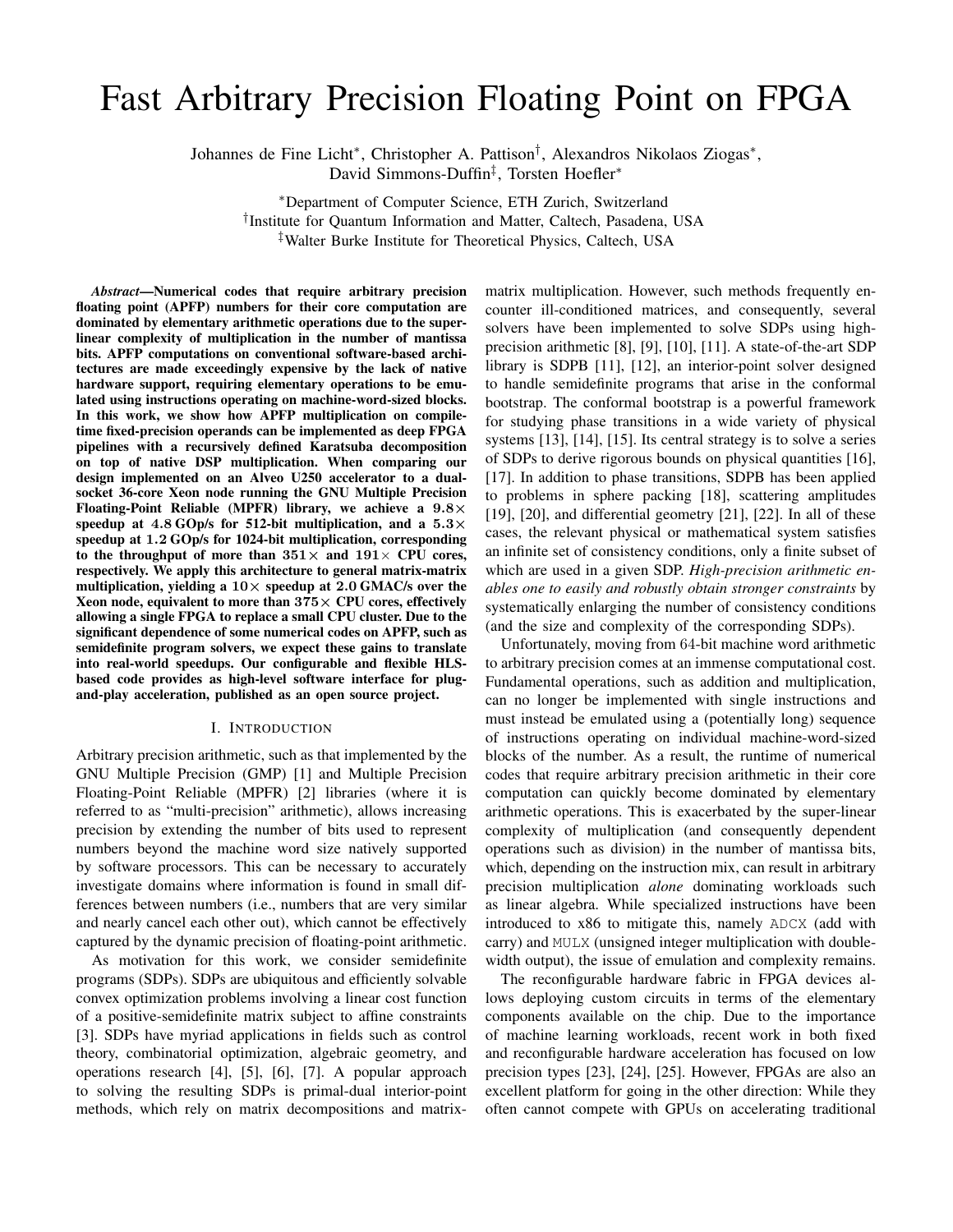floating-point-dominated workloads, they have a significant advantage on data types that are not natively supported by the instruction sets of other architectures, such as arbitrary precision arithmetic, as these operations can be unrolled and deeply pipelined on the chip. By accelerating the basic arbitrary precision operators on FPGA, the speedup achieved can then directly translate into real-world speedup in codes that are dominated by arbitrary precision arithmetic.

In this work, we show how a Karatsuba-based arbitrary precision floating point (APFP) multiplier implemented on a single FPGA device can outperform  $351\times$  CPU cores executing MPFR. We deploy this architecture in a general matrix-matrix multiplication (GEMM) accelerator, which is a crucial component of many numerical workloads, yielding a design that outperforms  $375\times$  CPU cores. The accelerator is exposed through a BLAS-like software interface and published as open-source code on GitHub<sup>[1](#page-1-0)</sup>, allowing plug-and-play FPGA acceleration of existing APFP-dominated workloads by modifying a few lines of code. The HLS-based code is highly configurable to support different precisions, tile sizes, FPGA architectures, DRAM layouts and more, and can target any platform supported by Xilinx' Vitis toolflow and the Xilinx Runtime (XRT), including both current and future devices. Following our approach, this acceleration can be extended to other APFP routines in linear algebra and beyond, providing significant speedup that can enable new science in practice. Laurary-sonansate wonkous, use have a signineari<br>since the pinnical of the method and types that are not natively suppored by<br>the instruction sets of other architectures, such as a since<br>they precision antiumeter, as thes

## II. ARBITRARY PRECISION FLOATING POINT OPERATORS

The most fundamental arithmetic building blocks of most computations in high-performance computing (HPC) are addition (including subtraction) and multiplication. The most common performance metric used to evaluate and rank HPC systems is their throughput in terms of these two operators. For arbitrary precision-based codes, they are the most critical to accelerate. In the following, we cover our FPGA implementation for APFP addition and multiplication.

We base the functional behavior of our arithmetic on that implemented in the GNU MPFR library, using the round-tozero mode (MPFR\_RNDZ). In MPFR, an APFP number is implemented as a struct containing four runtime fields: the number of bits used for the mantissa; the sign, stored as a machine word; the exponent, stored as a machine word; and a pointer to a heap-allocated array of "limbs", where each limb is a machine word-sized chunk of the mantissa.

To adapt the MPFR representation to a hardware-suitable format, we apply the following changes to the representation, without affecting the functional semantics of the operators:

- The number of bits used for the mantissa is kept configurable but fixed at compile-time, allowing us to omit this field from the data type at runtime.
- The sign is packed into a single bit of the exponent, reducing the exponent to a  $(b_{\text{limb}} - 1)$ -bit signed integer (e.g., 63) bits), where  $b_{\text{limb}}$  is the machine word size that MPFR is configured with (typically 64 bits).

<span id="page-1-0"></span>

<span id="page-1-1"></span>

Fig. 1: The MPFR software representation on a 64-bit system (top) transformed into a hardware-friendly format (bottom) for integer *n*, where  $n \cdot 512$  bit − 64 bit represent the mantissa.

- The mantissa is packed tightly with the sign and exponent rather than being allocated separately, which is possible due to the precision being configured at compile-time.
- The combined sign, exponent, and mantissa are packed into a multiple of 512 bits to enable efficient memory accesses.

The format transformation is illustrated in [Fig. 1](#page-1-1) for a system with 64-bit machine words. The provided ap\_uint arbitrary precision integer type in Vitis HLS is used to pack the sign, exponent, and mantissa tightly and ensure that wide buses are generated on the FPGA. Our operators will maintain full bit-compatibility in the mantissa with MPFR, and their output will be compared to the equivalent MPFR software computation to verify correctness of the implementation.

## *A. Floating-Point Multiplier*

The majority of work involved in floating-point multiplication lies in the underlying unsigned integer multiplication of the two mantissas. Consequently, multiplying the mantissas will account for the majority of hardware utilization in the floating-point multiplication kernel, and the majority of hardware utilization in all the kernels benchmarked in this work.

Naive multiplication of integers (commonly referred to as the "textbook" algorithm) requires  $O(b^2)$  work in the number of bits b used to represent the integers. However, by recursively decomposing and reorganizing the multiplication into subcomponents, some redundant subcomputations can be eliminated to reduce the asymptotic complexity at the cost of higher constants, first described by Karatsuba [\[26\]](#page-8-18) achieving  $O(b^{\log_2 3})$ , and later generalized by Toom [\[27\]](#page-8-19) and described by Cook [\[28\]](#page-8-20) (the scheme is now commonly referred to as Toom–Cook multiplication). For very high b (not considered in this work), FFT-based methods become practical [\[29\]](#page-8-21), [\[30\]](#page-8-22).

In this work, we consider bit widths that are "large" from a hardware perspective (i.e., an order of magnitude wider than the 64-bit words natively supported in CPU and GPU architectures), but "small" relative to the overhead imposed by higher-order Toom–Cook and FFT-based methods. To this end, we employ the Karatsuba algorithm for our hardware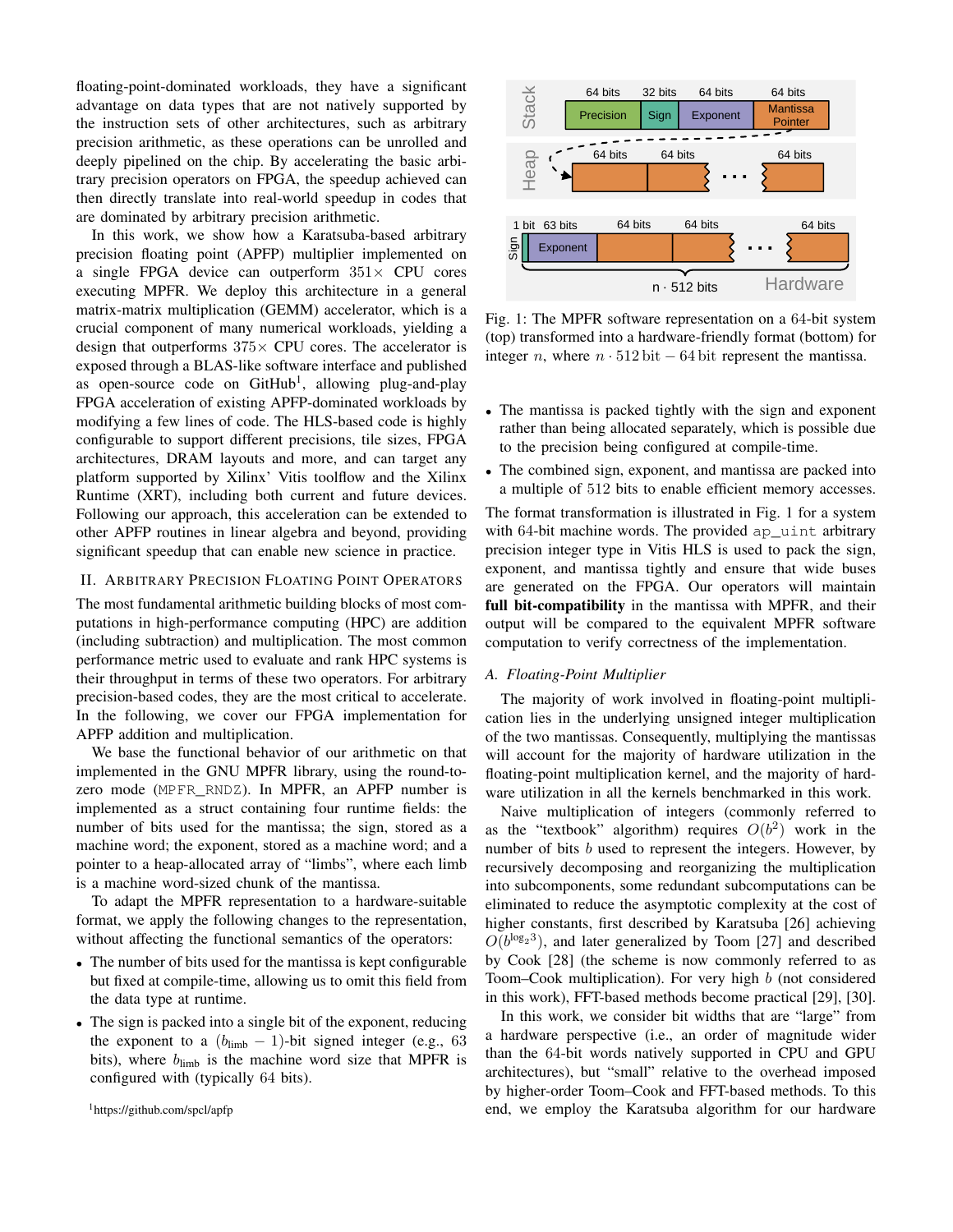<span id="page-2-0"></span>

Fig. 2: Recursive Karatsuba decomposition of  $64\times64$ -bit integer multiplication. The explicitly tracked sign bit  $s$  in the intermediate computation of  $c_1$  is indicated as an arrow. Sums with three terms are represented with a single " $+$ " box. Note that the  $16\times16$ -bit multiplication at the lowest level is computed in hardened DSP48E2 units.

implementation (also known as Toom–2), which offers a hardware-friendly power-of-two decomposition and is efficient in this middle-ground domain.

The Karatsuba multiplication algorithm and its generalization utilize techniques for fast multiplication of polynomials by viewing the result and operands as a polynomial in a base  $B = 2^n$  i.e.  $a = a_0 + Ba_1$ . Here, we describe a single recursive step with bitwidths annoted as superscripts. Each step splits the input operands of  $c = ab$  into two halves, the high and low bits  $^{(2n)}a = ^{(n)}a_0 + B^{(n)}a_1$ , and requires three multiplications at half-bit width per recursive step. Writing  $c$ as  $c = c_0 + Bc_1 + B^2c_2$  and b as  ${}^{(2n)}b = {}^{(n)}b_0 + B {}^{(n)}b_1$ , the coefficients are computed as follows:

$$
^{(2n)}c_0 = {}^{(n)}a_0 {}^{(n)}b_0
$$

$$
{}^{(2n)}c_2 = {}^{(n)}a_1 {}^{(n)}b_1
$$

$$
{}^{(2n)}t = {}^{(n)}|a_1 - a_0 | {}^{(n)}|b_1 - b_0|
$$

$$
s = sign [(a_1 - a_0)(b_1 - b_0)]
$$

$$
^{(2n+2)}c_1 = {^{(2n)}}c_0 + {^{(2n)}}c_2 - {^{(1)}}s {^{(2n)}}t
$$

Explicitly tracking the sign bit in the computation of  $c_1$  allows all multiplications to be carried out at  $n$  bits. Note that only one multiplication per coefficient is required  $(c_0, c_2,$  and t). We recombine the outputs using multiplication by  $B$  implemented as shifts. Since a product cannot have more than double the number of digits of the operands, one can see that this addition will not overflow. Combining the contributions yields:

$$
^{(4n)}c = {}^{(2n)}c_0 + B {}^{(2n+2)}c_1 + B^2 {}^{(2n)}c_2
$$

The decomposition may then be repeated iteratively for the three half-bit width multiplications until reaching a small enough bit width to perform the multiplication as a primitive operation. Our recursive implementation of the decomposition is sketched for  $64\times64$ -bit example inputs in [Fig. 2.](#page-2-0)

DSPs in modern FPGAs can natively (and thus efficiently) perform integer multiplication up to a given bit width, and will be used when "bottoming out" our decomposition. The DSP48E2 units on the Xilinx UltraScale+ architecture support  $18\times18$ -bit integer multiplication. On this architecture, we thus recursively split the domain until the subcomponents are at most  $\leq$ 18 bits in size, after which they can be directly dispatched to DSP units rather than being decomposed further. However, the bottom out bit width is left as a configuration parameter, as falling back on  $O(n^2)$  multiplication at a higher bit width can be beneficial (see [Sec. V-A\)](#page-5-0).

To implement the Karatsuba decomposition in a general manner to support any input bit width, we exploit C++ template metaprogramming to define a static template recursion that bottoms out on bit widths under the defined bottom out width using an SFINAE [\[31\]](#page-8-23) pattern. This is illustrated in [Lst. 1,](#page-3-0) where the ap uint type is used to represent arbitrary bit widths, and MULT\_BASE\_BITS is the chosen threshold where Karatsuba falls back on naive multiplication using DSPs (we will optimize the choice of this threshold in [Sec. V-A\)](#page-5-0).

When combining contributions to the final mantissa, we perform integer additions on bit widths up to  $2\times$  the number of input bits (e.g., 1024-bit operands for 512-bit numbers). Vitis HLS 2021.2 allows splitting the adder into multiple stages using the BIND\_OP pragma, but only allows a maximum of 4 additional pipeline stages. To avoid deep combinatorial logic and aid routing, we implement an additional pipelined addition/subtraction function that partitions the wide additions into chunks of a configurable base width. We use this to make sure that no more than a fixed number of bits are added in a single cycle, and will show how this impacts resource usage and frequency in [Sec. V-A.](#page-5-0)

## *B. Floating-Point Adder*

Addition of mantissas can be accomplished in a time complexity linear in the number of bits. In the same way as for adding up contributions in Karatsuba multiplication, we partition the integer addition into a configurable number of stages. To perform a *floating-point* addition, we shift the operands by the difference of the exponents before passing them into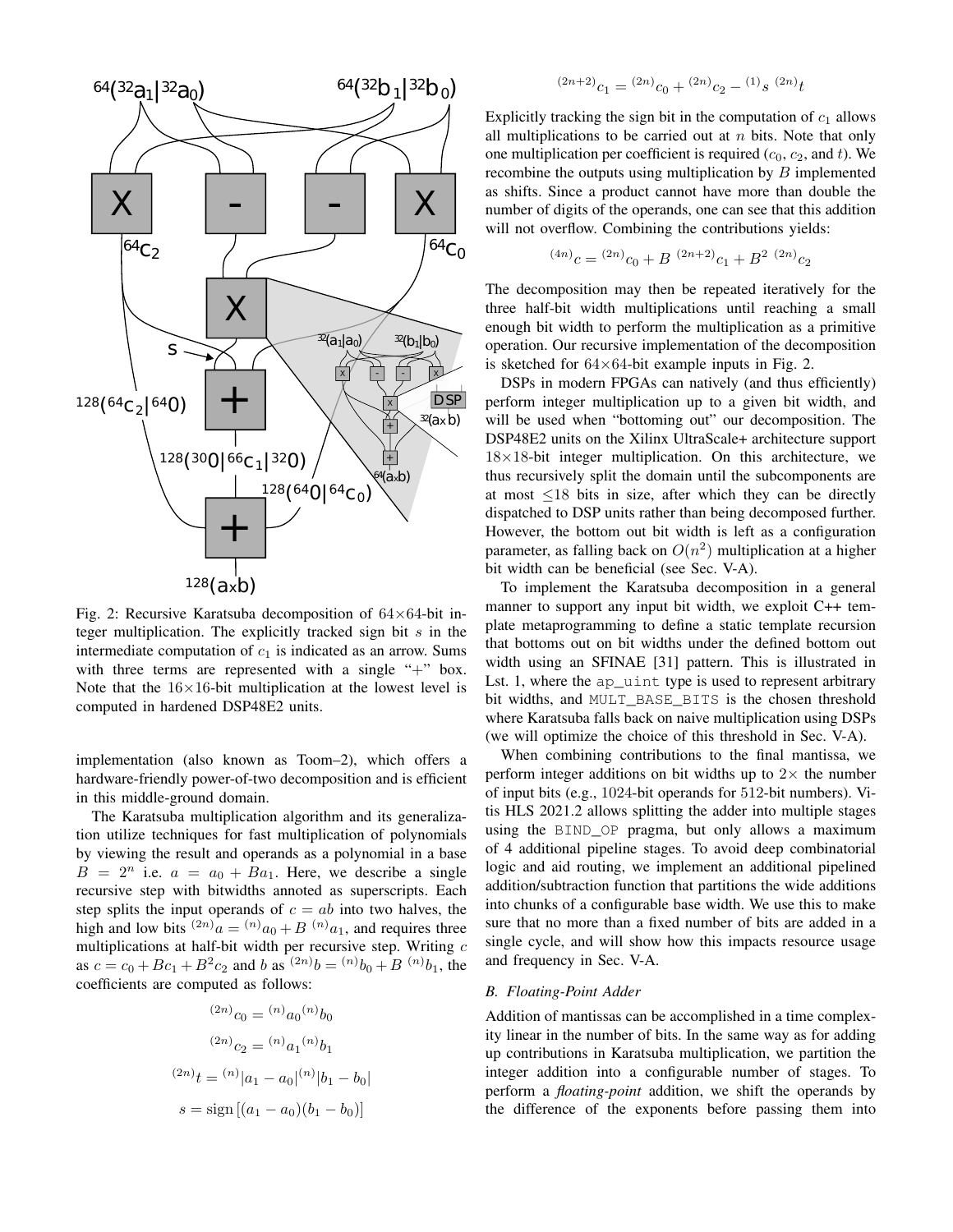```
1 template <int bits>
2 auto Karatsuba(ap_uint<bits> const &a,
                  ap_uint<br/>bits> const &b) ->
      4 typename std::enable_if<(bits > MULT_BASE_BITS),
                               5 ap_uint<2*bits>>::type {
    using Full = ap\_uint < bits>;
    using Half = ap\_uint < bits / 2>;
    Half a0 = a(bits/2-1, 0); Half a1 = a(bits-1, bits/2);
    Half b0 = b(bits/2-1, 0); Half b1 = b(bits-1, bits/2);
10 Full c0 = Karatsuba<br/>sbits / 2>(a0, b0); // Recurse
11 Full c2 = Karatsuba<br/>sbits / 2>(a1, b1); // Recurse
12 // ...compute |a1-a0| and |b1-b0|...<br>
13 Full c1 = Karatsuba <br/>bits / 2>(al a0,
    Full c1 = Karatsuba<br/>>bits / 2>(a1_a0, b1_b0); // Recurse
14 // ...combine all contributions and return...
15 }
16
17 template <int bits>
18 auto Karatsuba(ap_uint<bits> const &a,
19 ap_uint<bits> const &b) ->
20 typename std::enable_if<(bits <= MULT_BASE_BITS),
21 ap_uint<2*bits>>::type {
22 return a * b; // Bottom out using naive mult
23 }
```
Listing 1: Static recursion pattern implemented in C++ bottoming out at MULT\_BASE\_BITS with SFINAE used to implement Karatsuba decomposition for arbitrary bit widths.

the integer adder. Due to the sign-magnitude format of the floating-point format, we must explicitly subtract the operands when the signs differ. When subtracting, the output may become denormalized, requiring us to left-shift the resulting mantissa such that the most significant bit of the mantissa is set, requiring us to count the number of introduced leading zeros and dynamically shift by this number.

We combine the floating-point adder with the multiplier to form a combined multiply-addition pipeline, which can serve as a building block for dense linear algebra kernels.

## <span id="page-3-1"></span>III. ARBITRARY PRECISION MATRIX MULTIPLICATION

With a fully pipelined multiply-addition unit that performs one operation per cycle, DRAM bandwidth is no longer sufficient to saturate the compute in a linear streaming computation. We thus need to increase the granularity of acceleration to routines that enable sufficient reuse to keep the compute saturated from buffers in on-chip memory. For use in the SDP solvers that motivate this work, general matrix multiplication (GEMM) and derived routines such as the symmetric rank-k update (SYRK) BLAS routine are major workhorses that can provide the necessary reuse.

We design a GEMM architecture that implements the operation  $C = \alpha AB + \beta C$ , where A is an  $N \times K$  matrix, and B is a  $K\times M$  matrix. For the purpose of this work, we fix  $\alpha = \beta = 1$ , but other values can be introduced at the cost of requiring additional multiplication pipelines, which would correspond to a nearly full replication of the circuit. Reuse is achieved through a 2D tiling scheme, where columns of size  $T_N$  from  $\boldsymbol{A}$ and rows of size  $T_M$  from  $\boldsymbol{B}$  are loaded and used to compute a  $T_N \times T_M$  outer product, which is accumulated into an output tile of size  $T_N \cdot T_M$  of matrix C stored in on-chip memory. This is repeated for the full common matrix dimension  $K$ until the output tile is complete and is written back to off-chip memory. By setting  $T_N = T_M$  and maximizing this quantity,

we can achieve optimal fast memory usage in terms of the on-chip memory used [\[32\]](#page-8-24), with an arithmetic intensity of  $\frac{T_N T_M}{T_N + T_M}$  ( $T_N T_M$  computations for each  $T_N + T_M$  operands loaded from memory).

With the outer product scheme selected, one of the input matrices will be read column-wise, while the other will be read row-wise. For the matrix that is not read contiguously from memory, the accesses to DDR memory are less efficient as a result. Fortunately, because each entry occupies a much larger space in memory than traditional data types, even this suboptimal access pattern results in burst reads at least as wide as the floating point number. This is chosen as a multiple of 512 bits to match the  $4 \times$  clock multiplier of DDR4 memory, the  $2\times$  data rate, and the 64-bit DDR4 interface.

When permitted by available resources and routing constraints, we can instantiate multiple GEMM compute units to improve overall throughput. Each compute unit will operate on a distinct partition of the output matrix, such that multiple GEMM accelerators collaborate on a single virtual GEMM call. For P compute units,  $N/P$  rows of the input matrix A and the output matrix C are allocated per accelerator and copied to the respective DRAM bank, while the full B-matrix is used by every compute unit to compute a complete set of  $N/P$  rows of the output matrix.

## IV. ARTIFACTS AND WORKFLOW

We publish our HLS-based accelerator and the software integration code as open source software, to facilitate it being exploited in APFP-based numerical codes. The hardware accelerator is highly configurable, and once the appropriate bitstream has been built and installed, can be accessed through a high-level BLAS interface, or through CUDA-like device interaction for more fine-grained control.

#### *A. Hardware Accelerator Configuration*

Both software and hardware of our project is configured via CMake. Dependencies required to build the code are automatically detected, including the Xilinx toolchain as enabled by FindVitis.cmake provided by the hlslib [\[33\]](#page-8-25) project, which also provides build targets for hardware and hardware emulation for our kernels.

As of writing, the matrix multiplication accelerator can be configured with the following parameters that customize its resource utilization and performance characteristics:

- APFP\_BITS configures the number of bits used to represent floating point numbers, which includes the bits spent on exponent and sign (packed according to [Fig. 1\)](#page-1-1).
- APFP\_COMPUTE\_UNITS sets the replication factor of the multiply-addition pipeline, allowing performance to be scaled up with available resources on the target device.
- APFP\_TILE\_SIZE\_N and APFP\_TILE\_SIZE\_M configure the rows and columns of the output tile *per instantiated compute unit*, respectively, increasing memory reuse/reducing memory bandwidth at the cost of on-chip memory resources, as described in [Sec. III.](#page-3-1)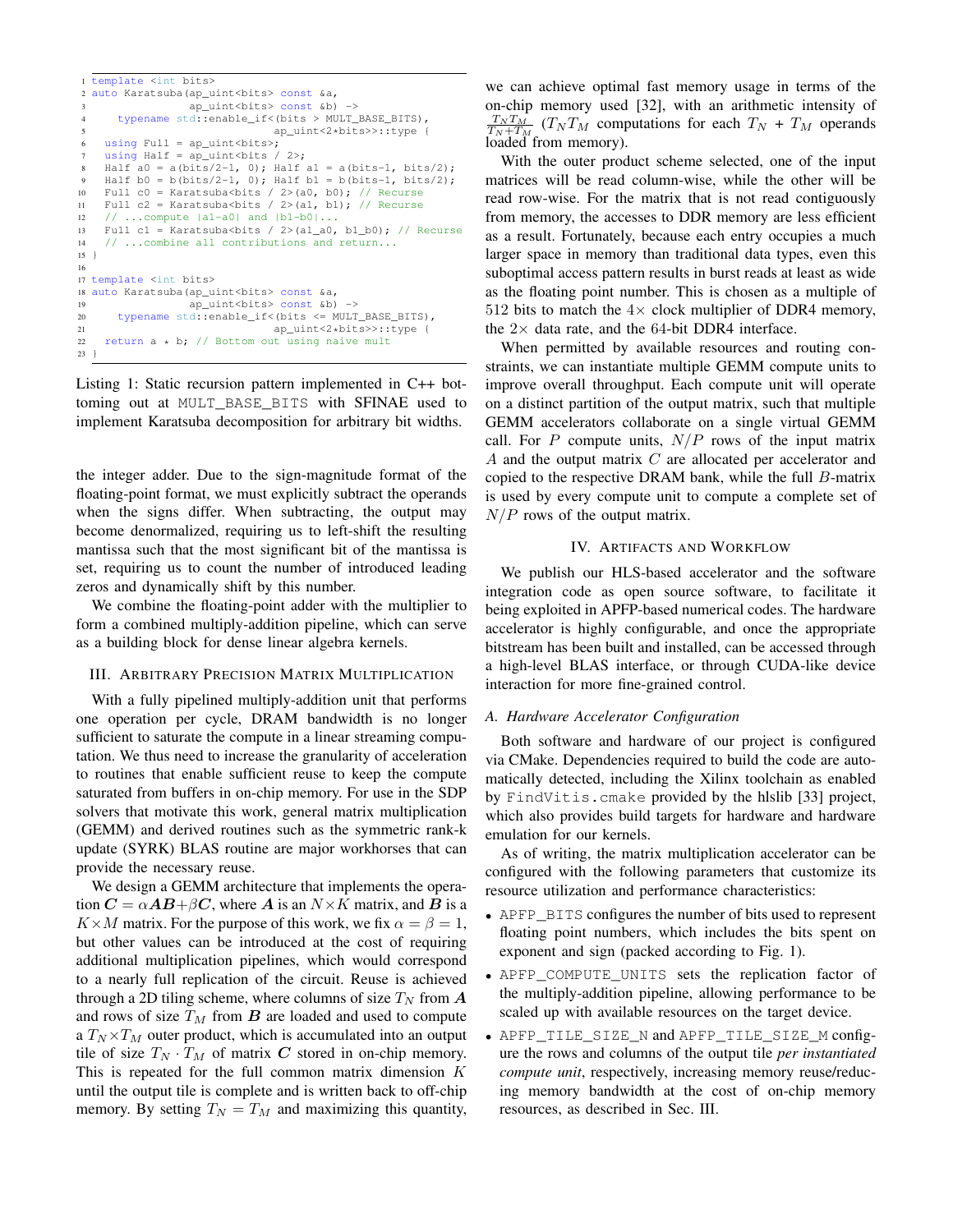```
1 El::DistMatrix<El::BigFloat> distr_a = ...;
2 El::DistMatrix<El::BigFloat> distr_b = ...;
3 El::DistMatrix<El::BigFloat> distr_c = ...;
 4
5 // Elemental GEMM
6 El::Gemm(El::NORMAL, El::NORMAL, El::BigFloat(1),
      distr_a, distr_b, El::BigFloat(1), distr_c);
 8
9 // Obtain local copies
10 using LocalMatrix =
11 El::DistMatrix<El::BigFloat, El::CIRC, El::CIRC>;
12 LocalMatrix local_a = distr_a;
13 LocalMatrix local_b = distr_b;14 LocalMatrix local_c = distr_c;
15
16 // Indexing functions into the matrices
17 using CIdxF = std::function<math>\langle mpfrr\_srcptr/(unsigned\_long) \rangle;
18 using IdxF = std::function<mpfr_ptr(unsigned long)>;
19
20 CIdxF index_A = [6] (unsigned long i) {
21 return local_a.Matrix().Buffer()[i].LockedPointer();
22 };
23
24 // ...define index B and index C...
25
26 // APFP Interface GEMM Call
27 apfp::Gemm(apfp::BlasTrans::normal,
28 apfp::BlasTrans::normal, m, n, k,
29 index_A, local_a.Matrix().LDim(),
30 index_B, local_b.Matrix().LDim(),
31 index_C, local_c.Matrix().LDim()));
```
Listing 2: Example GEMM call for Elemental and for the BLAS compatibility interface. CPU codes relying on Elemental can be converted piece-by-piece by retaining the Elemental data structures.

• APFP\_MULT\_BASE\_BITS and APFP\_ADD\_BASE\_BITS configure the bit width at which the Karatsuba decomposition falls back on naive multiplication of operands, and the number of bits added in combinatorial logic per pipeline stage when performing wide additions, respectively.

By adapting these configuration options to the specific architecture being targeted, the accelerator can be tailored to fully exploit available resources, including logic resources and DRAM banks, and best utilize the characteristics of the underlying hardware components.

## <span id="page-4-1"></span>*B. System Integration*

To make it easy for numerical codes to exploit FPGA acceleration, we expose our accelerator as a high-level software library with BLAS-like API calls. The BLAS interface permits the FPGA acceleration to be a drop-in replacement for libraries such as MLAPACK [\[34\]](#page-8-26) or Elemental [\[35\]](#page-8-27) when the transfer overhead is small relative to the computation size.

Elemental is a distributed memory dense linear algebra library, which supports arbitrary precision data types relying on MPFR data types, and uses MPI for parallelization and multi-node support. Using our BLAS interface, we are able to non-invasively accelerate a GEMM call in an Elemental program with minimal additional code [\(Lst. 2\)](#page-4-0). The BLAS interface accepts a pointer to a buffer or an std:: function/lambda function, accepting an integer and returning an MPFR pointer. This flexibility permits us to avoid copying MPFR data out of the Elemental datatypes while simultaneously avoiding a leaky abstraction with respect to our internal packed floating-point format. The MPFR datatype stores limbs on the heap, so the extra indirection imposed by the indexing function is not a significant drawback.

In [Lst. 2,](#page-4-0) we show a standard GEMM call in Elemental (line [6\)](#page-4-1) operating on distributed matrices in addition to a call to the FPGA BLAS interface (line [27\)](#page-4-1). In this example, the operands are distributed matrices, so they are copied to a single node using the El::CIRC distributed matrix distribution argument (line [10\)](#page-4-1). The only additional code is to define indexing functions that abstract away the layout of the underlying MPFR numbers inside of Elemental (line [17\)](#page-4-1).

While this example copies a distributed matrix to a single MPI process, the Elemental library could be used to facilitate a distributed, multi-FPGA computation.

When data movement to/from the accelerate must be explicitly managed, we provide a fine-grained interface exposing a CUDA-like API to launch kernels and move data between host and device. Workloads with many small matrices will need to keep operands on the FPGA for multiple kernel invocations to amortize the transfer time.

#### V. EVALUATION

We evaluate our architecture on a Xilinx Alveo U250 accelerator, where we utilize 1–4 DDR4 DRAM banks with a peak bandwidth of 19.2 GByte/s per bank. The C++-based kernels are implemented in Vitis HLS with hlslib [\[33\]](#page-8-25) extensions, and compiled for hardware with Vitis/Vivado 2021.2, targeting the xilinx\_u250\_gen3x16\_xdma\_3\_1\_202020 shell through the OpenCL-based interface relying on the Xilinx Runtime (XRT) version 2.9.317 for host/device interaction. The U250 consists of  $4 \times$  chiplets called "Super Logical Regions" (SLRs) that have limited connectivity between them. We thus force kernel instantiations to stay within the bounds of a chiplet to avoid frequency degradation.

To compare against software, we run APFP computations in software using MPFR 4.1.0 and GMP 6.2.1. For dense linear algebra, we run commit 6eb15a0 of Elemental<sup>[2](#page-4-2)</sup> [\[35\]](#page-8-27) with MPFR/GMP and MPI support. Benchmarks are run on Cray XC40 compute nodes on the Piz Daint supercomputer at the Swiss National Supercomputing Center (CSCS), where each node is equipped with  $2 \times$  Intel Xeon E5-2695 v4 18core CPUs in a dual-socket configuration (36 cores per node). The Broadwell-based CPU supports the specialized ADCX addwith-carry instruction from the Intel ADX x86 instruction set extension targeting arbitrary-precision arithmetic, as well as MULX instruction from the BMI2 extension for  $64\times64$ bit multiplication with 128-bit output. GMP, MPFR, and Elemental are compiled directly on the compute nodes with (Cray) GCC 10.3.0 to exploit these and other architecturespecific optimizations. Elemental is built with Cray-MPICH 7.7.16. MPI processes are fixed to CPU cores through Slurm to avoid rescheduling of threads across the NUMA boundary.

<span id="page-4-2"></span><sup>2</sup><https://github.com/elemental/Elemental>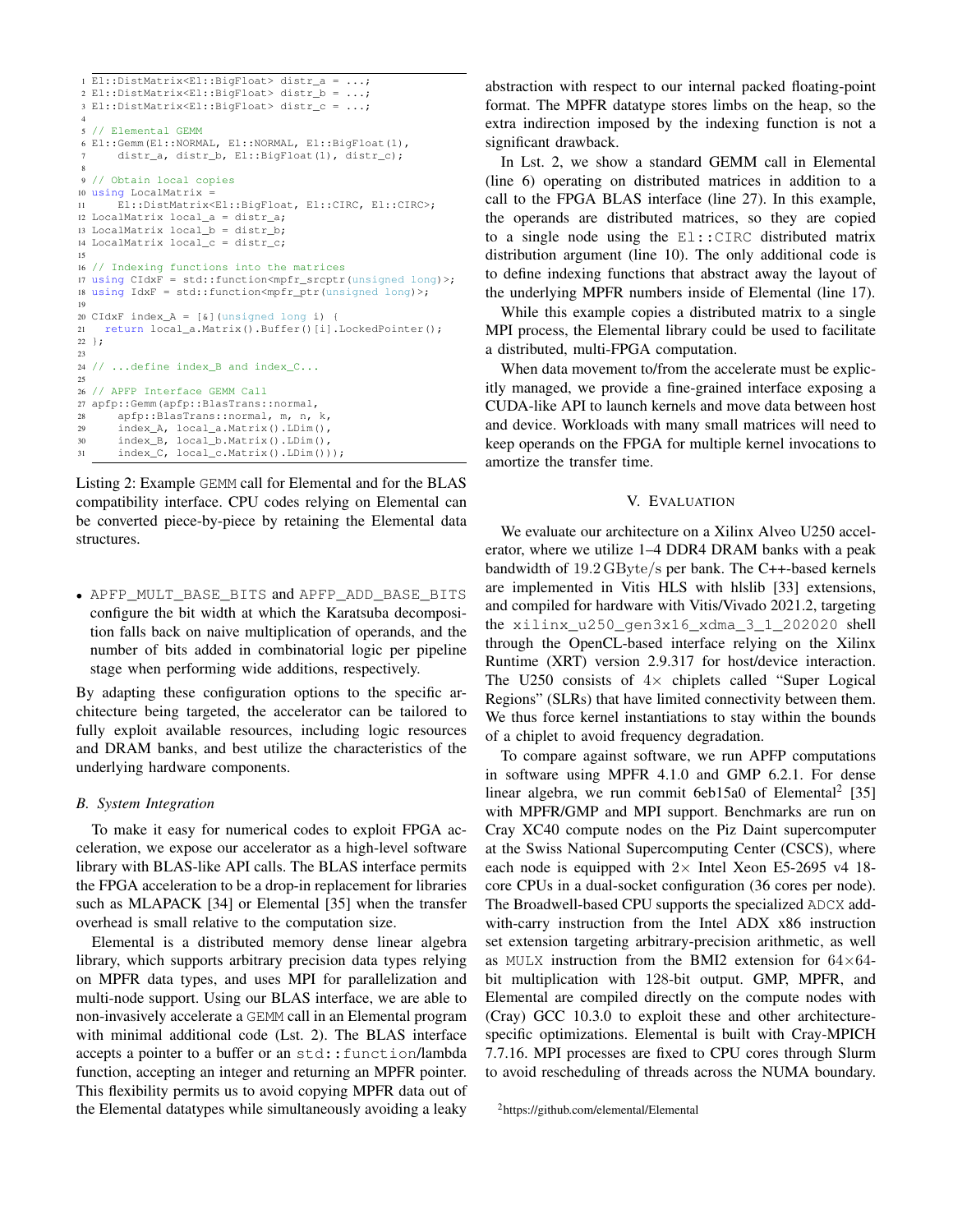<span id="page-5-1"></span>

Fig. 3: Resource utilization (on the color scale, where brighter colors use more resources) and frequency (annotated on each rectangle, in MHz) for different number of bits added per pipeline stage, and different thresholds for falling back from Karatsuba onto DSP-based naive multiplication. Pareto efficient configurations are marked in underlined bold font.

# <span id="page-5-0"></span>*A. Tuning the Multiplier for Resources and Frequency*

When configuring the APFP multiplier, there are two tunable parameters that represent a trade-off between frequency and resource usage: the threshold at which the Karatsuba decomposition bottoms out and calls naive multiplication using DSPs (APFP\_MULT\_BASE\_BITS); and the number of bits added/subtracted in a single pipeline stage when adding up contributions (APFP\_ADD\_BASE\_BITS). To find the best configurations, we perform a full sweep of this design space for a single 512-bit APFP multiplier, and use this to guide our other experiments. We choose the number of configurable logic blocks (CLBs) as the metric for resource usage, as this is the most utilized resource in our designs, and captures both LUT and register usage. This results in a 2D design space (multiplication and addition configuration) with two evaluation metrics (frequency and CLBs used).

[Fig. 3](#page-5-1) shows resource utilization (on the color scale) and frequency (annotated) for different combinations of addition and multiplication configurations for the Karatsuba-based multiplier. For multiplication, the best results are obtained when falling back on DSP-based naive multiplication after 72 bits (lowest resource usage with high frequencies), or 36 bits (consistently high frequencies, but higher resource usage). At 144 bits, the naive multiplication significantly hampers the achievable frequency, while 288 bits fails synthesis altogether. For addition, the best results are obtained when bottoming out at more than 64 bits per pipeline stage. We will target permutations of these configurations of widths for obtaining the best results in the experiments below.

## *B. Benchmarking Floating-Point Multiplication*

To evaluate and compare the performance of the APFP multiplication in isolation, we construct a microbenchmark for

<span id="page-5-2"></span>

Fig. 4: Example mapping of compute units to SLRs/DDR banks on the U250. Only CU[0] is functionally required (solid outline). Round robin continues after the first 8 CUs.

both FPGA and CPU that streams from two arrays of operands through the multiplier and writes to an output array in a purely linear fashion. In this setting, a fully pipelined FPGA multiplier will quickly become memory bound, as it requires 2 reads and 1 write per cycle, which corresponds to 57.6 GByte/s for a *single* 512-bit pipeline at 300 MHz, or 115.2 GByte/s for a single 1024-bit pipeline. Two compute units would thus already grossly exceed the 76.8 GByte/s peak memory bandwidth of the U250. To evaluate the performance when the compute *can* be fully saturated through memory reuse and/or higher memory bandwidth, we artificially removed the memory bottleneck for the sake of this comparison, by repeatedly feeding the same single data element to the computational kernel. Similarly, although we expect the CPU to primarily be compute bound when running MPFR, we negate any impact from cache misses by constructing the benchmark such that it loops over a dataset that fits in the L1 cache of each Xeon core to ensure the highest possible multiplication throughput for our comparison, representing its true peak running MPFR.

For the FPGA accelerator, we replicate the multiplication pipeline to increase the utilization of the FPGA and partition the input problem across the replications. Each compute unit is assigned to a DDR bank in a round-robin fashion, resulting in each unit being assigned to a distinct SLR (chiplet) on the device. We start at DDR bank 1 where the logic interacting with the host is located, then cycle through 0, 2, and 3. Once a compute unit has been assigned to each bank/SLR, the assignment repeats from the first bank. The SLR/bank assignment is illustrated in [Fig. 4](#page-5-2) for up to 8 compute units.

We compare an increasing number of compute units instantiated on the FPGA against the full 36-core node running MPFR in [Tab. I](#page-5-3) and [Tab. II](#page-6-0) for 512 bits (448-bit mantissa) and 1024 bits (960-bit mantissa) of precision, respectively. The

<span id="page-5-3"></span>

| <b>Configuration</b>                                 | Frea.                                                                        | <b>CLBs</b>              | <b>DSPs</b>             | <b>Throughput</b>                                                                           | Speedup                                                  | #Cores                                                          |
|------------------------------------------------------|------------------------------------------------------------------------------|--------------------------|-------------------------|---------------------------------------------------------------------------------------------|----------------------------------------------------------|-----------------------------------------------------------------|
| 36-core CPU                                          | $2100\,\mathrm{MHz}$                                                         | ٠                        |                         | $490 \text{ MOD/s}$                                                                         | $1.0\times$                                              | $36\times$                                                      |
| FPGA 1 CU<br>FPGA 4 CUs<br>FPGA 8 CUs<br>FPGA 12 CUs | $456\,\mathrm{MHz}$<br>376 MHz<br>$300\,\mathrm{MHz}$<br>$300\,\mathrm{MHz}$ | 16%<br>37%<br>48%<br>62% | 4%<br>14%<br>28%<br>42% | $451 \text{ MOD/s}$<br>$1502 \text{ MOD/s}$<br>$2401 \text{ MOD/s}$<br>$3595 \text{ MOD/s}$ | $0.9\times$<br>$3.1\times$<br>$4.9\times$<br>$7.3\times$ | $33.1\times$<br>$110.3\times$<br>$176.3\times$<br>$264.0\times$ |
| FPGA 16 CUs                                          | $300\,\mathrm{MHz}$                                                          | 75%                      | 56%                     | $4784 \text{ MOD/s}$                                                                        | $9.8\times$                                              | $351.3\times$                                                   |

TABLE I: Our 512-bit (448-bit mantissa) floating-point multiplier executed in hardware, compared to MPFR executed fully in L1 cache on a 36-core CPU node. #Cores denotes speedup over a single core (i.e., equivalent number of CPU cores).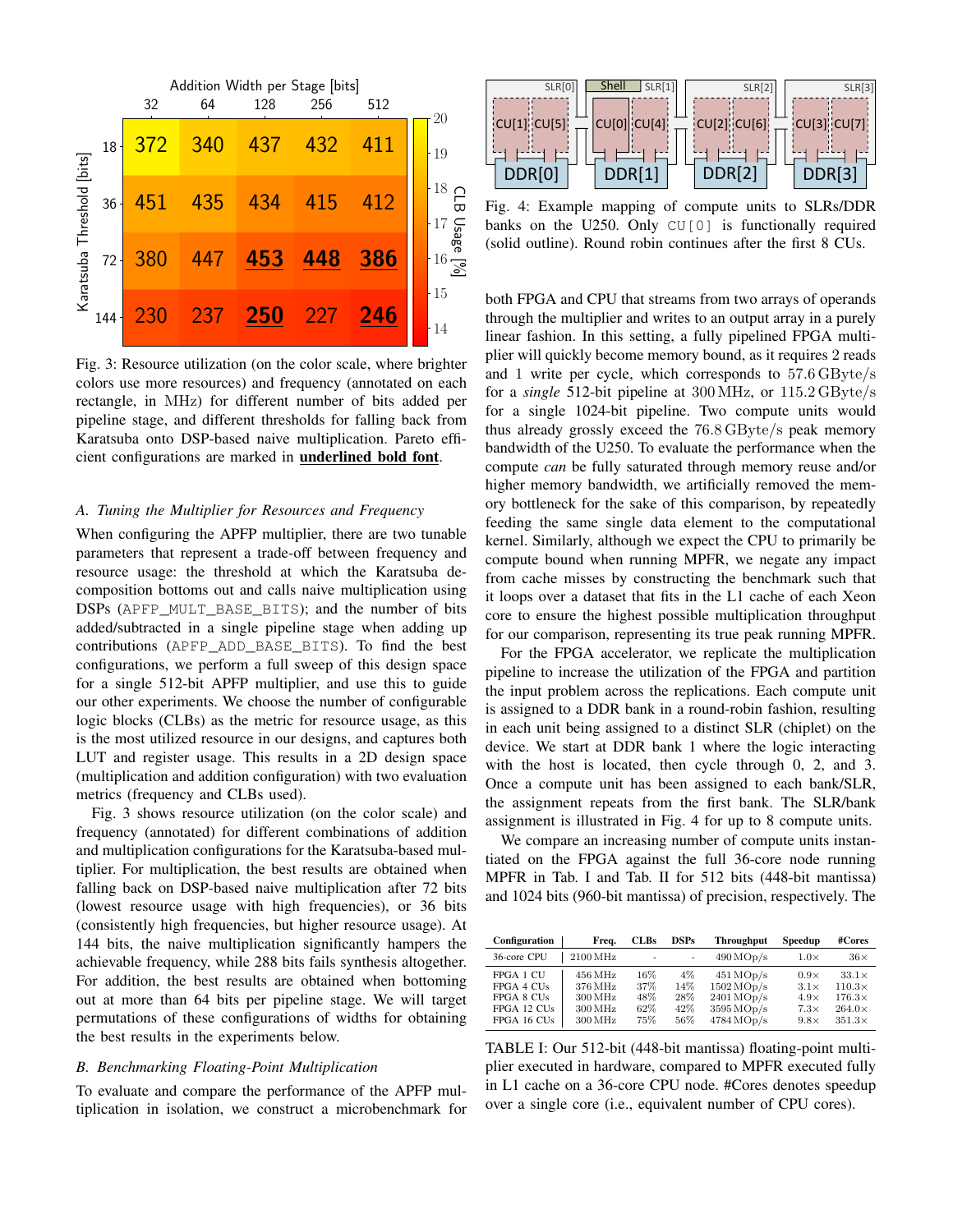<span id="page-6-0"></span>

| Configuration           | Freq.                                      | <b>CLBs</b> | <b>DSPs</b> | <b>Throughput</b>                              | Speedup                    | #Cores                        |
|-------------------------|--------------------------------------------|-------------|-------------|------------------------------------------------|----------------------------|-------------------------------|
| 36-core CPU             | ٠                                          | $\sim$      | $\sim$      | $227 \text{ MOD/s}$                            | 1 x                        | $36\times$                    |
| FPGA 1 CU<br>FPGA 4 CUs | $361\,\mathrm{MHz}$<br>$293\,\mathrm{MHz}$ | 27%<br>58%  | 8%<br>42\%  | $361 \text{ MOD/s}$<br>$1202 \,\mathrm{MOp/s}$ | $1.6\times$<br>$5.3\times$ | $57.3\times$<br>$190.9\times$ |

TABLE II: Our 1024-bit (960-bit mantissa) floating-point multiplier executed in hardware, compared to MPFR executed fully in L1 cache on a 36-core CPU node.

512-bit multiplier fits up 4 times on each SLR for a total of 16 compute units, yielding 4.8 GOp/s for a speedup over the full 36-core Xeon node of 9.8×, corresponding to a throughput of more than  $351\times$  CPU cores at 75% CLB usage and 56% DSP usage. The 1024-bit multiplier can be instantiated once per SLR, yielding  $1.2 \text{ GOp/s}$  for a  $5.3 \times$  speedup over the Xeon node (corresponding to  $191 \times$  CPU cores).

In the following, we will extend our accelerator to perform matrix multiplication, where we can saturate the computational pipeline without artificially removing the memory bound.

## *C. Benchmarking Matrix Multiplication*

We evaluate the accelerator described in [Sec. III,](#page-3-1) where we maximize the number of compute units that can be instantiated within the resource constraints and allowed by routing according to the SLR/DDR bank assignment scheme in [Fig. 4.](#page-5-2) For the CPU comparison, we run the  $E1$ : Gemm implementation from Elemental, which is parallelized using MPI. We use a tile size of  $32\times32$  for the FPGA compute units, which balances the trade-off between avoiding useless work on sizes that are not a multiple of the tile size with the reduction in required memory bandwidth at larger tile sizes.

[Fig. 5](#page-6-1) plots the performance of our accelerator for 512 bit APFP numbers with 448-bit mantissas against the matrix dimension for  $n \times n$  matrices for different numbers of replications of the compute unit instantiated on the chip, compared to 1–8 Xeon compute nodes running Elemental/MPFR (dashed lines), in multiply-additions per second (we annotate the more commonly used "multiply-accumulate" throughput (MMAC/s), but note that our addition is not restricted to accumulation). Resource usage is dominated by multiplication, making it the primary constraint on how far we can scale the design (in contrast to machine word-sized floating-point, where additions and multiplications are typically weighted the same when reporting performance). For the MPFR/Elemental performance, we run both 448-bit and 512-bit mantissas and take the maximum performance between each pair, to account for performance effects that can occur when the mantissa size is not a power of two.

A single replication of the 512-bit accelerator exhibits performance corresponding to  $\sim$ 1−2 Xeon nodes ( $\sim$ 60 cores), while the 8-way replicated accelerator corresponds to the throughput of  $>10\times$  Xeon nodes (375 $\times$  CPU cores). The FPGA GEMM can thus *outperform a small cluster* of dualsocket CPUs, and offers considerable speedup even at small matrix sizes. Introducing more compute units to a fixed size problem (strong scaling along a vertical line in [Fig. 5\)](#page-6-1) reduces the amount of work *per compute unit*, resulting in

<span id="page-6-1"></span>

Fig. 5: Multiply-addition performance multiplying two matrices of size  $n \times n$  with 448-bit mantissas (512 bits total).

<span id="page-6-2"></span>

| <b>Precision</b> | CUs | Frequency | <b>CLBs</b> | <b>DSPs</b> | <b>Max. Performance</b> |
|------------------|-----|-----------|-------------|-------------|-------------------------|
| 512 (448)        |     | 327 MHz   | 18.9%       | $4.5\%$     | $322$ MMAC/s            |
| 512 (448)        | 2   | 278 MHz   | 31.7%       | $9.0\%$     | $540$ MMAC/s            |
| 512 (448)        | 4   | 278 MHz   | 46.6%       | 14.4%       | $1049$ MMAC/s           |
| 512 (448)        | 8   | 293 MHz   | 65.8%       | 35.8%       | $2002$ MMAC/s           |

TABLE III: Overview of 512-bit GEMM designs.

more replications requiring larger matrix inputs to reach peak performance. An overview of all designs evaluated is shown in [Tab. III,](#page-6-2) including their logic utilization and the highest performance achieved across different matrix sizes. Although there is still some resource headroom, further replication is prevented by the number of DDR4 memory interfaces available on the shell used.

#### *D. Extending Matrix Multiplication to 1024 bits*

Extending the matrix multiplier to 1024 bit APFP numbers introduces additional challenges on the target FPGA platform, as a single 1024-bit matrix multiplication compute unit occupies nearly a full SLR on the U250 chip. Based on the results for 512-bit multiplication, two or three 1024-bit multipliers should fit on the device, as this roughly corresponds to six or nine 512-bit multipliers (since each level of Karatsuba

<span id="page-6-3"></span>

Fig. 6: Multiply-addition performance multiplying two matrices of size  $n \times n$  with 960-bit mantissas (1024 bits total)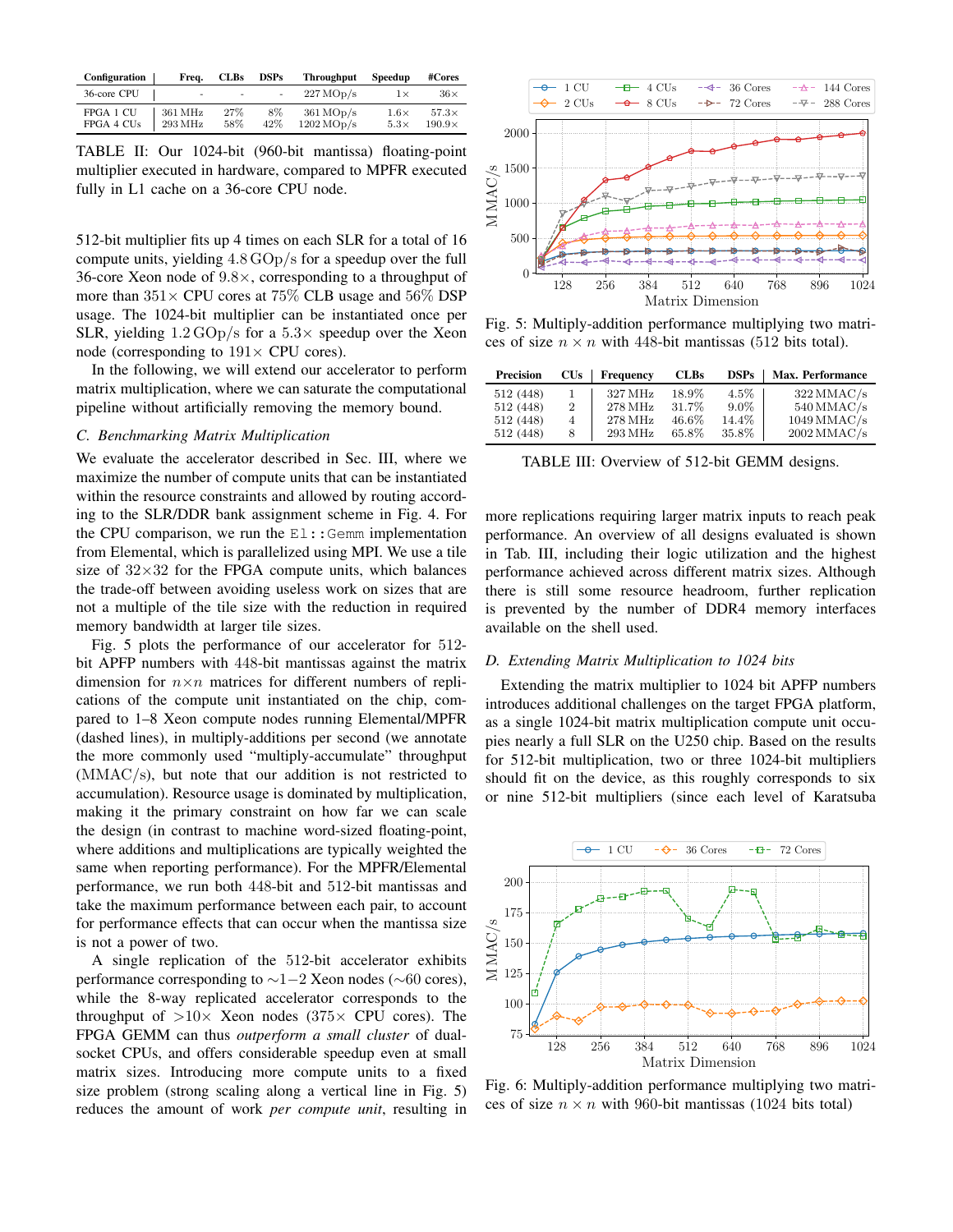decomposition requires 3 half-width multipliers), respectively. However, since these subcomponents are no longer independent and are scheduled as a single pipeline, they are scheduled in a monolithic manner.

We include a preliminary result for 1024-bit (960-bit mantissa) matrix multiplication in [Fig. 6](#page-6-3) for a single compute unit. Due to excessive congestion within the multiplication pipeline, the design is downclocked to 212 MHz. The throughput at this frequency exceeds the performance of Elemental executed on a 36-core Xeon node, with a peak throughput of 158 MMAC/s. At 29.8% CLB utilization, we expect that a more appropriately floorplanned design would allow instantiating 4 compute units.

## VI. RELATED WORK

Various previous work has proposed accelerators for APFP arithmetics. CAMPARY [\[36\]](#page-8-28) accelerates up to 424 bits of mantissa using CUDA. The authors show up to  $19\times$  speedup on a Fermi-based Tesla C2075 GPU over a consumer-grade quad-core Sandy Bridge CPU running MPFR, dropping to  $~\sim$ 1 $\times$  for 424-bit mantissas. MPRES-BLAS [\[37\]](#page-8-29) presents GPU acceleration of APFP dense linear algebra, showing  $\sim$ 2× speedup over CAMPARY for GEMM, reporting  $\sim$ 100-120 MOp/s for 424-bit precision on a GTX 1080 GPU. Lei et al. [\[38\]](#page-8-30) implement an APFP accelerator on a Virtex 6 FPGA and report  $11.6\times$  speedup for 1024-bit multiplication over MPFR running on a dual-core Core i3 530 Clarkdalebased CPU. Lu et al. [\[39\]](#page-8-31) accelerate 500-2000 digits of precision on a GTX 280 GPU on the Tesla architecture and compare it to a quad-core Kentfield CPU running ARPREC [\[40\]](#page-8-32), reporting  $8-9\times$  speedup on multiplication. As of writing, the source code published by the authors has not been updated to support modern GPUs. Common for the above work is that comparisons are made to consumer-grade CPUs, which lack the core count of the server-grade CPUs that are typically employed for larger-scale numerical workloads. Furthermore, Broadwell-based CPUs and onwards received support for the Intel ADX instruction set in addition to BMI2 introduced with Haswell, which significantly increases CPU performance on arbitrary precision workloads. Chow et al. [\[41\]](#page-8-33) implement a Montgomery multiplier for modular arithmetic based on Karatsuba decomposition. The authors estimate that 400 MOp/s of Montgomery multiplication throughput is achievable on a Virtex-6 FPGA based on synthesis results, but do not build their design for execution in hardware.

Based on the results presented in this work, our FPGAbased accelerator outperforms all the above accelerators in terms of absolute throughput in hardware, and in terms of speedup when executed in hardware relative to server-grade CPUs of each corresponding generation of hardware at the time of their publication. Furthermore, our work is published as a configurable HLS-based implementation, which can dynamically scale performance by replicating compute units, and compiles for any Vitis/XRT-based Xilinx platform.

## VII. CONCLUSION

In this work, we showed how FPGAs provide an excellent platform for accelerating fundamental operators for arbitrary precision floating point (APFP) arithmetic. We present a deeply pipelined design implementing APFP multiplication using a Karatsuba decomposition bottoming out at naive multiplication in DSPs, yielding a multiplication throughput of up to  $4.8 \text{ GOp/s}$  for 512-bit and  $1.2 \text{ GOp/s}$  for 1024-bit numbers on an Alveo U250 accelerator, corresponding to the throughput of more than  $351\times$  and  $191\times$  CPU cores running MPFR, respectively. We combine the multiplier with our APFP adder to perform general matrix-matrix multiplication in hardware, showing 2.0 GMAC/s on 512-bit numbers, which corresponds to the throughput of more than  $375\times$  CPU cores, matching the performance of a 10-node Xeon cluster. For numerical codes that are dominated by arbitrary precision arithmetic, such as semidefinite program (SDP) solvers, we expect these gains to translate into real-world speedups on applications such as the conformal bootstrap studying phase transitions in quantum field theory. To facilitate this, we publish the accelerator code as an open-source HLS-based project, configurable for any Vitis/XRT-supported Xilinx FPGA. We provide a plug-and-play software interface that can be dropped into existing numerical codes, allowing scientists to tap into FPGA acceleration of APFP with minimal code changes.

#### ACKNOWLEDGMENTS

This project has received funding from the European Research Council (ERC) under the European Union's erc Horizon 2020 research and innovation programme grant agreeement no. 101002047 and from the European High-Performance Computing Joint Undertaking (JU) under grant agreement no. 101034126. Christopher A. Pattison is supported by Air Force Office of Scientific Research (AFOSR), FA9550-19-1-0360, and thanks Dustin Kenefake for inspiring discussions. David Simmons-Duffin is supported by Simons Foundation grant 488657 (Simons Collaboration on the Nonperturbative Bootstrap) and a DOE Early Career Award under grant no. DE-SC0019085.

#### **REFERENCES**

- <span id="page-7-0"></span>[1] T. Granlund, "GNU MP," *The GNU Multiple Precision Arithmetic Library*, 1996.
- <span id="page-7-1"></span>[2] L. Fousse, G. Hanrot, V. Lefèvre, P. Pélissier, and P. Zimmermann, "MPFR: A multiple-precision binary floating-point library with correct rounding," *ACM Transactions on Mathematical Software (TOMS)*, vol. 33, no. 2, pp. 13–es, 2007.
- <span id="page-7-2"></span>[3] L. Vandenberghe and S. Boyd, "Semidefinite programming," *SIAM Review*, vol. 38, no. 1, pp. 49–95, 1996.
- <span id="page-7-3"></span>[4] S. Boyd, L. El Ghaoui, E. Feron, and V. Balakrishnan, *Linear Matrix Inequalities in System and Control Theory*. Society for Industrial and Applied Mathematics, 1994.
- <span id="page-7-4"></span>[5] F. Alizadeh, "Interior point methods in semidefinite programming with applications to combinatorial optimization," *SIAM Journal on Optimization*, vol. 5, no. 1, pp. 13–51, 1995.
- <span id="page-7-5"></span>[6] J. D. Hauenstein, A. C. Liddell, S. McPherson, and Y. Zhang, "Numerical algebraic geometry and semidefinite programming," *Results in Applied Mathematics*, vol. 11, p. 100166, 2021.
- <span id="page-7-6"></span>[7] H. Wolkowicz, R. Saigal, and L. Vandenberghe, *Handbook of Semidefinite Programming: Theory, Algorithms, and Applications*. Boston, MA: Springer US, 2000.